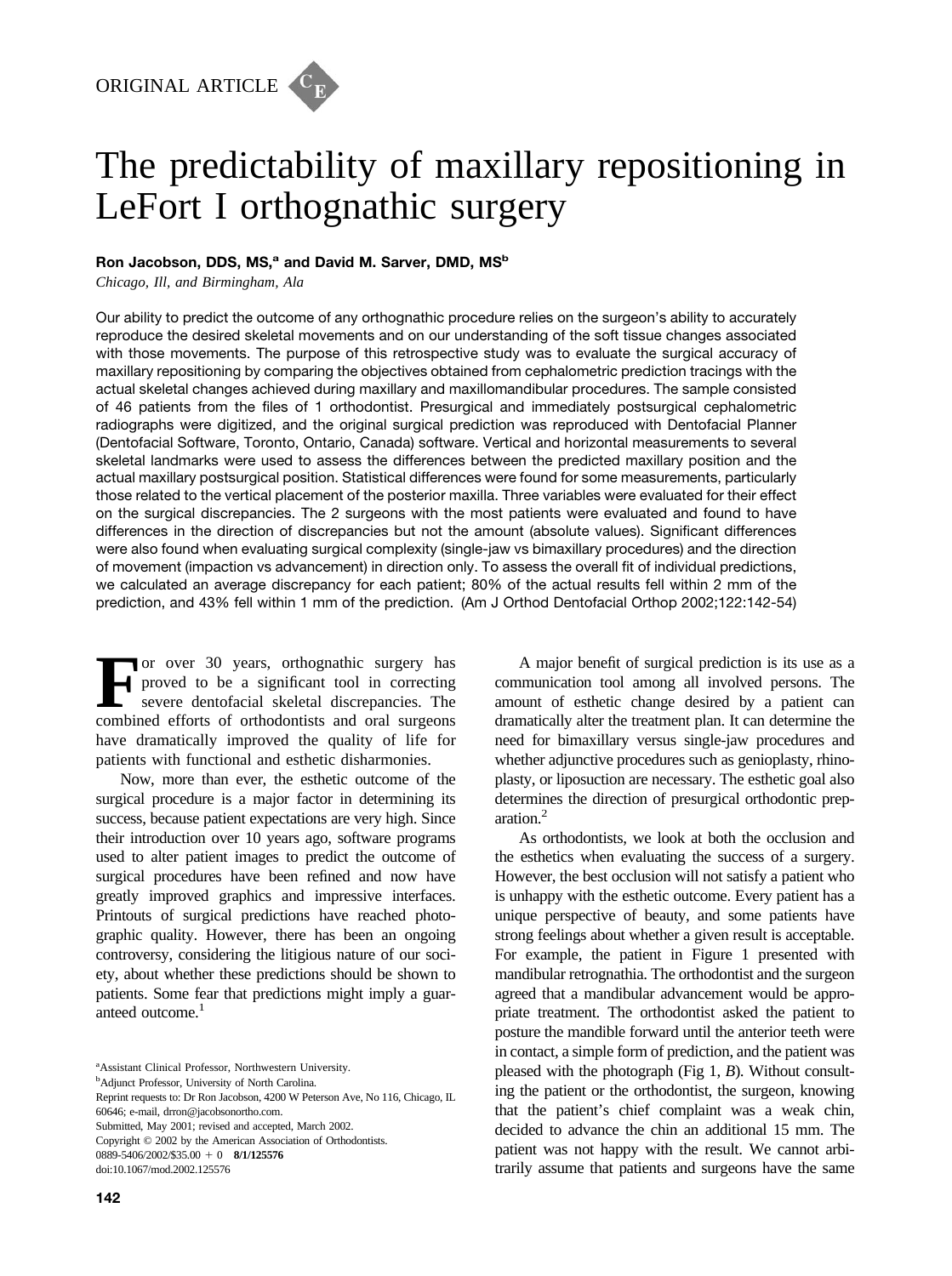

**Fig 1. A**, Presurgical cephalometric radiograph; **B**, prediction (posturing); **C**, actual result.

ideal esthetic goal as we do. After all, "beauty is in the eye of the beholder."

The importance of surgical prediction has been the subject of many orthodontic articles, presentations, and textbook chapters.1-22 The accuracy of soft tissue prediction has been and continues to be an area of strong interest in both the orthodontic and surgical literature. Hing,<sup>3</sup> Jacobson,<sup>4</sup> Konstiantos et al,<sup>5</sup> Sinclair et al,<sup>6</sup> Aharon et al, $^7$  and Upton et al<sup>22</sup> have studied the accuracy of the soft tissue profiles generated by the 3 major software programs: Dentofacial Planner (Dentofacial Software, Toronto, Ontario, Canada) and Quick Ceph (Quick Ceph Systems, San Diego, Calif). These studies concentrated on the accuracy of the mathematics used to calculate the soft tissue changes by eliminating surgical accuracy and relapse from the variables. $3-7,22$  The actual skeletal changes achieved during the surgery were measured and then reproduced in the prediction. The predicted profile was then compared with the surgical result, and the differences at key landmarks were measured. Although this technique provides an excellent test of the mathematics, it assumes that the achieved skeletal change matches the original goal. This method of evaluation tests software accuracy, but it does not answer a very important question: Did the treatment team actually achieve the treatment goals determined by computer prediction?

Three factors influence the patients' perceptions of the esthetic outcome of their procedures: their involvement in the treatment planning and their understanding of what is planned, the accuracy of the computer prediction software, and the surgical accuracy of the treatment team.<sup>23,24</sup> This study was designed to eliminate the first 2 factors as variables and to measure the surgical accuracy.

Recent studies have shown that despite variations, a single-jaw mandibular advancement is a predictable procedure. Specifically, there was no statistical difference in the position of the skeletal hard tissue between the ideal prediction and the actual result.<sup>8,9</sup> Gerbo et al<sup>8</sup> analyzed the accuracy of a prediction algorithm from Quick Ceph

by comparing the predicted and actual results of 35 patients treated with mandibular advancement and setback surgery. Unlike the previous studies, the predictions were generated by moving the mandible parallel to the occlusal plane so that the mandibular incisors were positioned in an acceptable overjet and overbite relationship with the maxillary incisors. The Student *t* test showed that 10 of the 16 hard and soft tissue measurements did not differ significantly. Because the noted differences were less than 1.8 mm or 3.1°, the authors concluded that the magnitude of the differences were within clinically acceptable lim $its<sup>8</sup>$ 

Powers<sup>9</sup> conducted a similar study evaluating hard and soft tissue predictability in 39 cases of mandibular advancement surgery by a single surgeon. She also used ideal incisal relationships as the guide for prediction and found no significant difference in the results of the skeletal mandibular landmarks in a vertical or horizontal direction. However, statistically significant differences between actual and predicted mandibular plane angle existed that could be partially attributed to difficulty in the location and transfer of gonion on the cephalometric radiographs. No significant differences were found in the prediction of the soft tissue landmarks, with the exception of the lower lip and the vertical position of the chin. In judging clinical acceptability, Powers<sup>9</sup> considered errors greater than 3 mm significant and found that the upper lip and labiomental fold horizontally were very predictable with only a few patients (3% and 8%, respectively) exhibiting clinically significant errors. On the other hand, the lower lip exhibited clinically significant errors both vertically and horizontally (38% and 18%, respectively). Therefore, this study supports previous findings that, in general, predictions are fairly accurate in simulating both the hard tissue changes and the resultant soft tissue profile, except for the lower lip.

Surgical procedures involving the maxilla, either alone or combined with mandibular osteotomies, can be very complex and more variable. The ideal placement of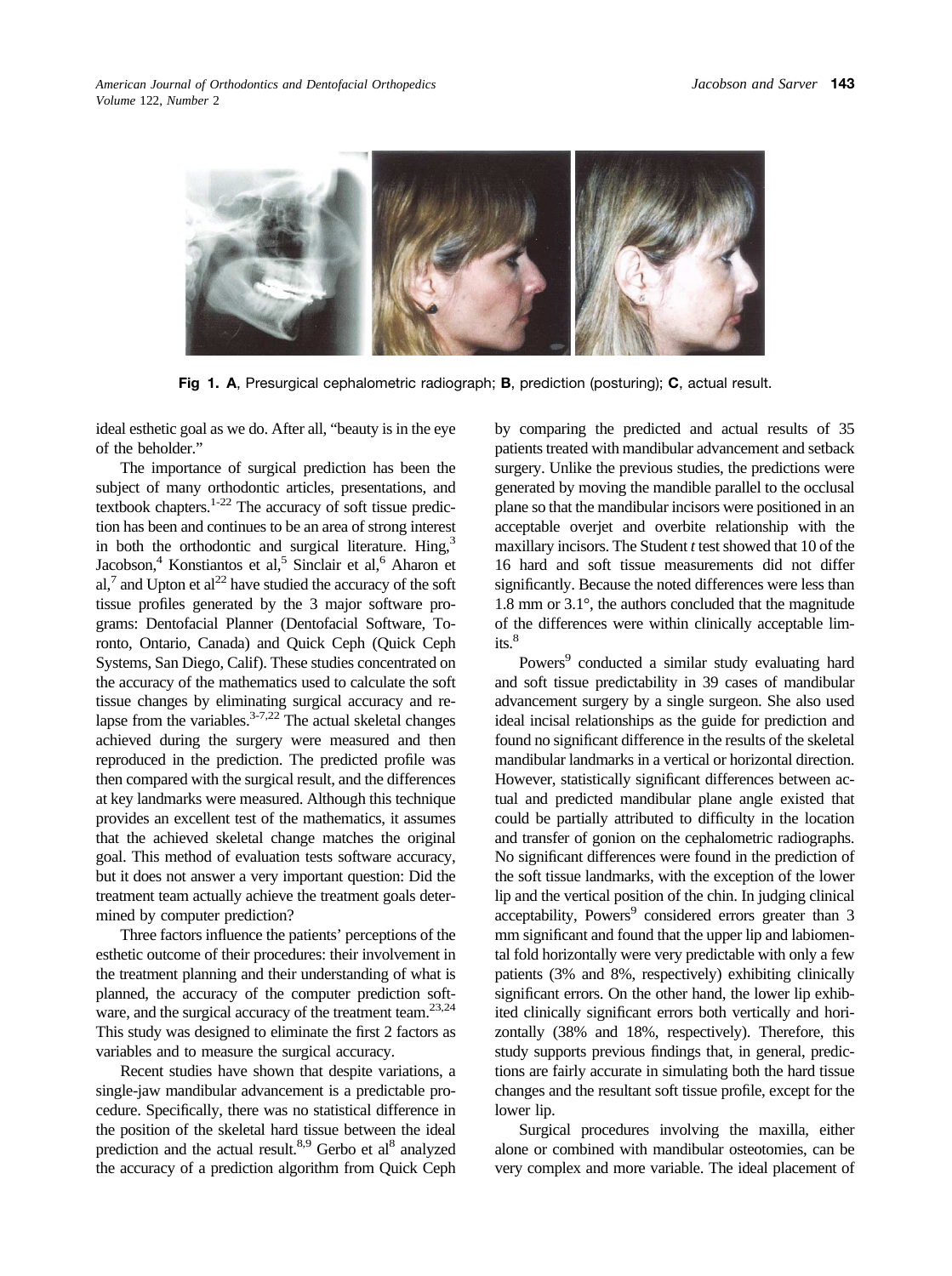

**Fig 2.** Custom analysis. Linear measurements (mm): A-point horizontal to  $SN+7$  perpendicular; A-point vertical to  $SN^+7$ ; maxillary central incisor horizontal to  $SN<sup>+</sup>7$  perpendicular; maxillary central incisor vertical to  $SN<sup>+</sup>7$ ; maxillary first molar horizontal to  $SN<sup>+</sup>7$  perpendicular; maxillary first molar vertical to  $SN+7$ . Angular measurement: palatal plane to  $SN+7$  perpendicular.

the maxilla can be a subject of debate and a matter of opinion. The vertical and horizontal placement of the maxilla will determine the amount of mandibular autorotation and the need for a mandibular osteotomy or adjunctive genioplasty. Ultimately, the placement of the maxilla during the surgical procedure has a significant effect on the esthetic result.

The predictability of maxillary surgery is influenced by the ability of the surgeon to accurately place the maxilla, the stability of the maxilla in its new location, and the variability of the soft tissue response. The purpose of this retrospective study was to evaluate the first of these factors by comparing the surgical objectives obtained from original presurgical cephalometric prediction tracings with the actual skeletal changes achieved in maxillary orthognathic surgery.

### **MATERIAL AND METHODS**

Forty-six patients were selected from the files of the coauthor (D.M.S). The sample consisted of 31 females and 15 males with a mean age of 27.1 years (range, 13.4-56.0). Case selection was made on the basis of the following criteria: (1) patients received a LeFort I maxillary osteotomy alone or combined with a mandibular osteotomy or genioplasty; (2) preoperative and immediately postoperative lateral cephalometric radiographs were of good quality, and the selected landmarks were not obscured; (3) the original presurgical prescription was present (see the description below); (4) the radiographs showed no apparent misalignment of the subject's head in the cephalostat, with the same machine and technique used for each patient to minimize magnification error; and (5) cleft deformities were excluded because previous surgery and soft tissue anomalies might have influenced the surgical outcome.

The presurgical radiographs were taken at a mean time of 31 days (range, 1-74) before surgery. The postsurgical radiographs were taken at a mean time of 11 days (range, 2-37) after surgery.

The surgical treatment was divided among 8 surgeons. Twenty-one patients were treated by 1 surgeon, 14 by another, and the remaining 11 were treated by 6 surgeons who had 1 to 3 patients each.

For the purposes of the study, it was critical to obtain the original presurgical evaluation used by the orthodontist to determine the surgical objectives. These objectives were established after an extensive esthetic evaluation and an interactive consultation with the patient (to produce graphic images of functional and esthetic goals for patient approval) before the start of treatment and were confirmed before the surgical procedure.<sup>2</sup> The objectives used to evaluate the surgical outcome for the study were generated by the orthodontist and relayed to the surgeon as graphic and written prescriptions with specific instructions for maxillary movement. The following is an example of an actual surgical prescription used in the study: maxilla: impact 4.5 mm and advance 2 mm; mandible: autorotate; chin: advance 7 mm; rhinoplasty: none.

The surgical prescriptions were made on the basis of prediction tracings and model surgery performed by the orthodontist. A surgical splint, if used, was based on the same model surgery as the prediction and was also fabricated by the orthodontist. Ideally, the presurgical tracing plus the surgical prescription would equal the postsurgical tracing. All differences were recorded and labeled as surgical discrepancy.

The presurgical radiograph was traced onto acetate paper, and landmarks were identified. Outlines of the cranial base, the maxilla, and the mandible were drawn to aid in proper superimposition of the presurgical and postsurgical radiographs. Points corresponding to landmarks sella, nasion, porion, orbitale, basion, and pterygomaxillary fissure were marked on the postsurgical radio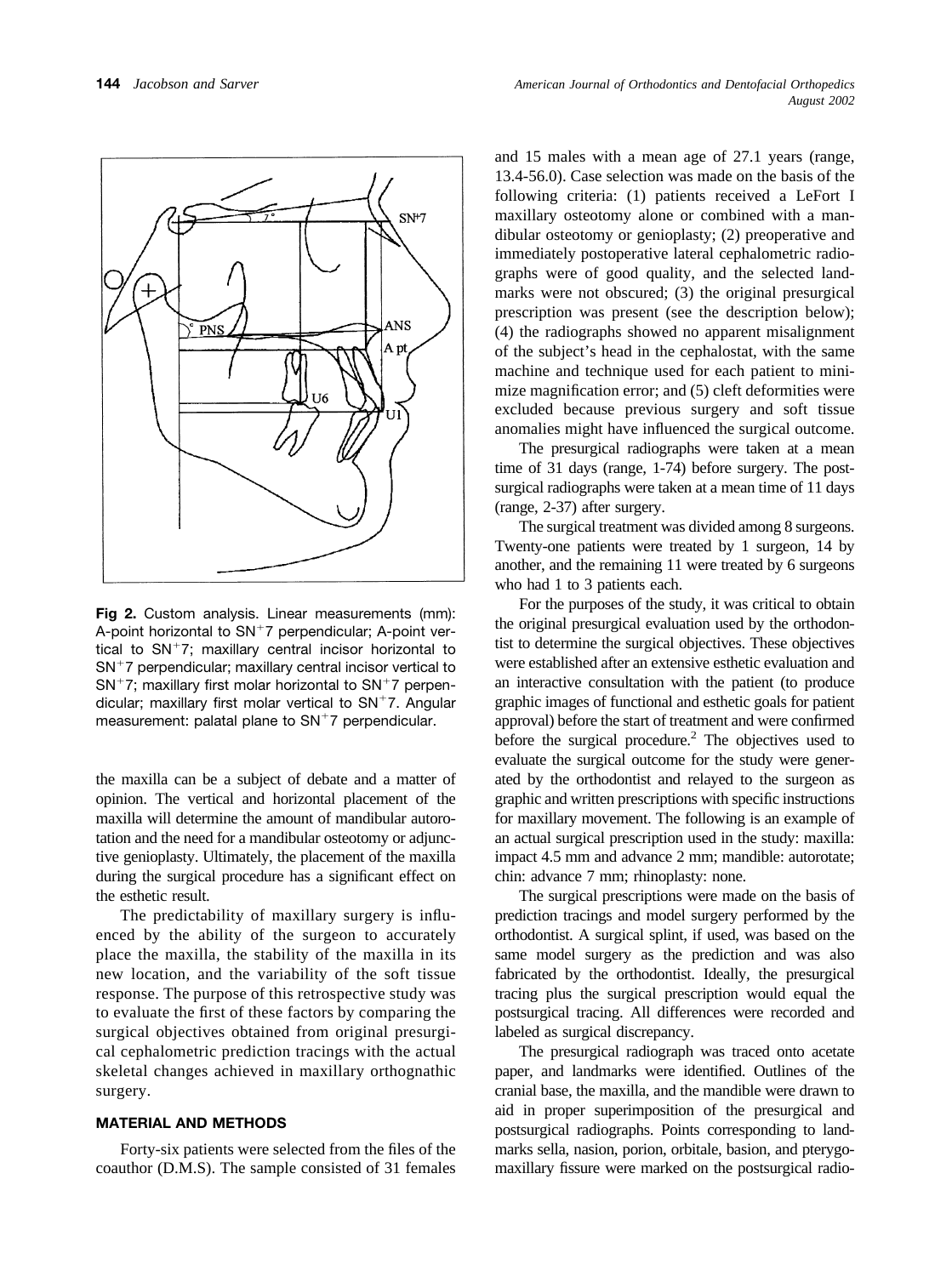*American Journal of Orthodontics and Dentofacial Orthopedics Volume* 122, *Number* 2

| Landmark                                              | Mean   | SD  | Range       | Significance | Absolute<br>mean | Absolute<br>SD | $>2$ mm $(%)$ |
|-------------------------------------------------------|--------|-----|-------------|--------------|------------------|----------------|---------------|
| A-pt horizontal                                       | $-0.5$ | 1.6 | $-4.4/+2.7$ | <b>NS</b>    | 1.3              | 1.0            | 26            |
| A-pt vertical                                         | 0.5    | 1.4 | $-2.4/+3.4$ | <b>NS</b>    | 1.1              | .9             | 20            |
| U1 horizontal                                         | $-0.4$ | 1.9 | $-4.0/+4.7$ | <b>NS</b>    | 1.4              | 1.2            | 28            |
| U1 vertical                                           | 0.3    | 1.6 | $-4.2/+3.2$ | <b>NS</b>    | 1.2              | 1.0            | 24            |
| U6 horizontal                                         | $-0.4$ | 1.9 | $-3.9/+4.8$ | <b>NS</b>    | 1.5              | 1.2            | 30            |
| U6 vertical                                           | 1.0    | 1.3 | $-1.6/+3.8$ | $\ast$       | 1.3              | 0.9            | 22            |
| $SN+7$ palatal plane <sup><math>\ddagger</math></sup> | $-0.7$ | 2.8 | $-6.8/+5.5$ | $\ast$       | 2.2              | 1.8            | 39            |

**Table I.** Summary of discrepancies (mm) between predicted and surgical results

 $*P < .05$ .

<sup>†</sup>Total sample:  $n = 46$ .

 $*S_N$ <sup>+7</sup> palatal plane is measured in degrees.

*pt*, Point; NS, not significant; U, maxillary.

| Landmark                            | Mean     | SD  | Range       | Significance | Absolute<br>mean | Absolute<br>SD | $>2$ mm $(\% )$ |
|-------------------------------------|----------|-----|-------------|--------------|------------------|----------------|-----------------|
| Surgeon 1                           | $n = 21$ |     |             |              |                  |                |                 |
| A-pt horizontal                     | 0.1      | 1.4 | $-2.7/+2.7$ | <b>NS</b>    | 1.1              | 0.9            | 19              |
| A-pt vertical                       | 0.5      | 1.4 | $-2.4/+2.9$ | <b>NS</b>    | 1.2              | 0.9            | 21              |
| U1 horizontal                       | 0.2      | 1.9 | $-3.0/+4.7$ | <b>NS</b>    | 1.2              | 1.3            | 24              |
| U1 vertical                         | 0.2      | 1.6 | $-4.2/+2.5$ | <b>NS</b>    | 1.3              | 1.0            | 14              |
| U6 horizontal                       | 0.5      | 1.8 | $-2.8/+4.8$ | <b>NS</b>    | 1.3              | 1.3            | 24              |
| U6 vertical                         | 0.8      | 1.1 | $-1.2/+2.8$ | <b>NS</b>    | 1.1              | 0.8            | 19              |
| $SN^+$ 7-palatal plane <sup>†</sup> | $-0.4$   | 2.7 | $-6.5/+5.5$ | <b>NS</b>    | 2.0              | 1.8            | 38              |
| Surgeon 2                           | $n = 14$ |     |             |              |                  |                |                 |
| A-pt horizontal                     | $-1.4$   | 1.2 | $-2.8/+1.0$ | $\ast$       | 1.5              | 1.0            | 43              |
| A-pt vertical                       | 0.7      | 1.5 | $-1.9/+3.4$ | <b>NS</b>    | 1.3              | 1.0            | 21              |
| U1 horizontal                       | $-1.5$   | 1.9 | $-4.0/+1.4$ | $\ast$       | 2.1              | 1.1            | 43              |
| U1 vertical                         | 0.6      | 1.7 | $-2.6/+3.2$ | <b>NS</b>    | 1.4              | 1.1            | 36              |
| U6 horizontal                       | $-1.5$   | 1.7 | $-3.9/+0.8$ | $\ast$       | 1.9              | 1.3            | 50              |
| U6 vertical                         | 1.2      | 1.5 | $-1.6/+3.8$ | $\ast$       | 1.6              | 1.0            | 29              |
| $SN+7$ -palatal plane               | $-0.4$   | 2.3 | $-4.5/+2.2$ | <b>NS</b>    | 1.9              | 1.2            | 29              |

**Table II.** Effect of choice of surgeon on prediction accuracy

 $*P < .05$ .

<sup>†</sup>SN<sup>+</sup>7-palatal plane is measured in degrees.

*pt*, Point; NS, not significant; *U*, maxillary.

graph by superimposing the presurgical and postsurgical radiographs on the cranial base.<sup>22</sup> This was done to assure that these landmarks were coincident on the radiographs. The computer uses sella and nasion to superimpose the cephalometric tracings. In addition, maxillary regional superimposition of the postsurgical radiograph on the presurgical tracing was used as a guide to outline the maxilla on the postsurgical radiograph and to select the maxillary landmarks anterior nasal spine (ANS), A-point, maxillary incisor tip (U1), maxillary molar cusp tip (U6), and posterior nasal spine (PNS). These landmarks were used to assess changes in maxillary position, and, if they were not identified the same on both radiographs, the

differences in landmark location would affect the measurement results.

The tracings were digitized with a Neumonics digitizer (Dentofacial Software) and Dentofacial Planner, a computerized diagnostic and treatment planning software system for IBM-compatible computers.

The original surgical prediction tracing was then recreated in Dentofacial Planner Plus so that a direct comparison could be made with the postsurgical tracing. This was accomplished by first loading the presurgical tracing onto the screen. The software has a surgical component that allows the user to move maxilla, mandible, and chin to simulate the desired surgery. The infor-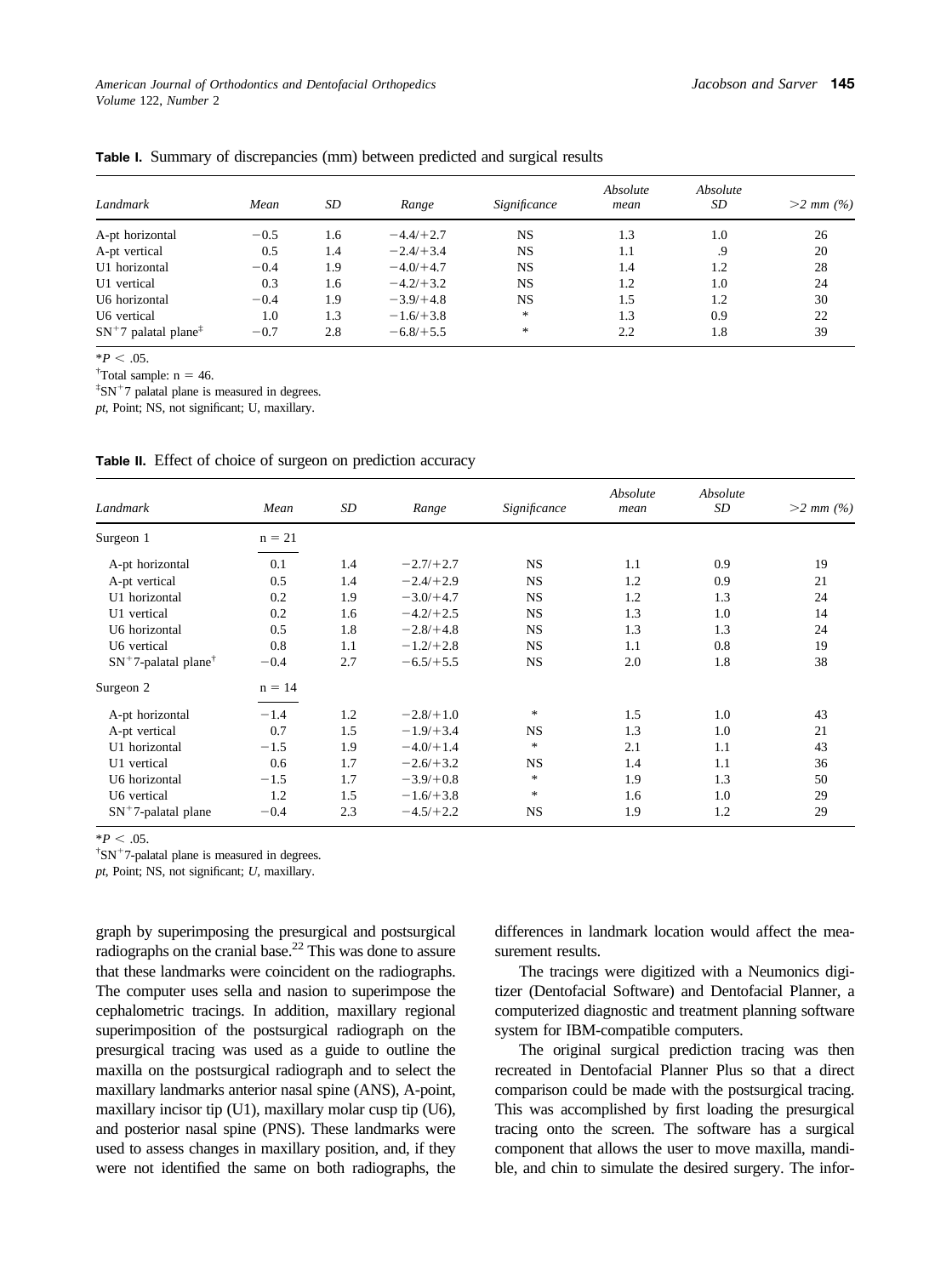

**Fig 3.** Effect of choice of surgeon on prediction accuracy.

mation from the surgical prescription was used as a guide to create the desired skeletal positions. The software then generated a predicted soft tissue profile on the basis of the movements of the skeletal structures. For this study, the soft tissue profile was not compared with the actual outcome because of facial swelling immediately after surgery. For similar reasons, the predicted mandibular position was not compared with the actual outcome because its position on the immediately postsurgical radiograph might not be accurate because of edema, muscular swelling, and, in some cases, the presence of a surgical splint.

A custom analysis was designed with the Tools (Dentofacial Software) supplemental software. The analysis measured the linear distances (in millimeters) from the maxillary landmarks (A-point, U1, and U6) to horizontal and vertical reference lines (Fig 2). The horizontal reference is a line 7° to sella-nasion (SN) and is referred to as  $SN<sup>+</sup>7$ . The line was used to orient the tracings on the computer screen and the printouts. The vertical reference was established perpendicular to  $SN^+7$ , with its origin at sella (see previous articles). One angular measurement was included to determine discrepancies in the orientation of the palatal plane (PNS-ANS).

The surgical prediction and the actual immediately postsurgical tracing were superimposed on the computer on the basis of SN and oriented on the basis of  $SN<sup>+</sup>7$ . The analysis was performed for the individual tracings, and differences between the tracings were presented and recorded as the raw data for the study. When evaluating the differences between the 2 tracings, it is helpful to remember that the differences were calculated by subtracting the predicted landmark location from the actual postsurgical landmark location. Therefore, for horizontal measurements, a negative value indicates that the actual result was posterior to predicted position; a positive value indicates that the actual result was anterior to the predicted position. For vertical measurements, a negative value indicates that the actual result was superior to the predicted position, whereas a positive value indicates that the actual result was inferior to the prediction.

An analysis of variance (ANOVA) was used to assess statistical significance. The independent variables of landmark and predicted/actual result were used in all analyses.

The primary interest of the study was how closely the predicted result matched the actual result at each landmark. Two different dependent variables were used to assess this. In the first set of analyses, the dependent variables were the distances from the landmarks to the reference lines (positive and negative), comparing the predicted results with the actual results. To determine the overall accuracy, we used a 2-way repeated-measures ANOVA, with landmark and predicted/actual results being the 2 repeated measures. To test the effect of a variable on the accuracy of the surgery, we divided the sample into a series of subgroups. The first series was 2 subgroups determined on the basis of the surgeon used. The second series involved 2 subgroups determined according to the level of surgical complexity (maxillary alone or bimaxillary). The third series had 2 subgroups based on the primary direction of maxillary movement (impaction vs advancement). The subgroups were compared in each series with 3-way repeated-measures ANOVAs with the same variables as above, but with the added independent variable specific to the series. In this analysis, we were primarily interested in interaction effects. When significance was obtained in an interaction effect, a Newman-Keuls post hoc analysis was used to establish which predicted values were different from the actual values.

The second set of analyses used the absolute value of the discrepancies between predicted and actual measurements as the dependent variable. The independent variables were landmark, surgeon, complexity, and direction. The statistic used for analysis was a 2-way repeated-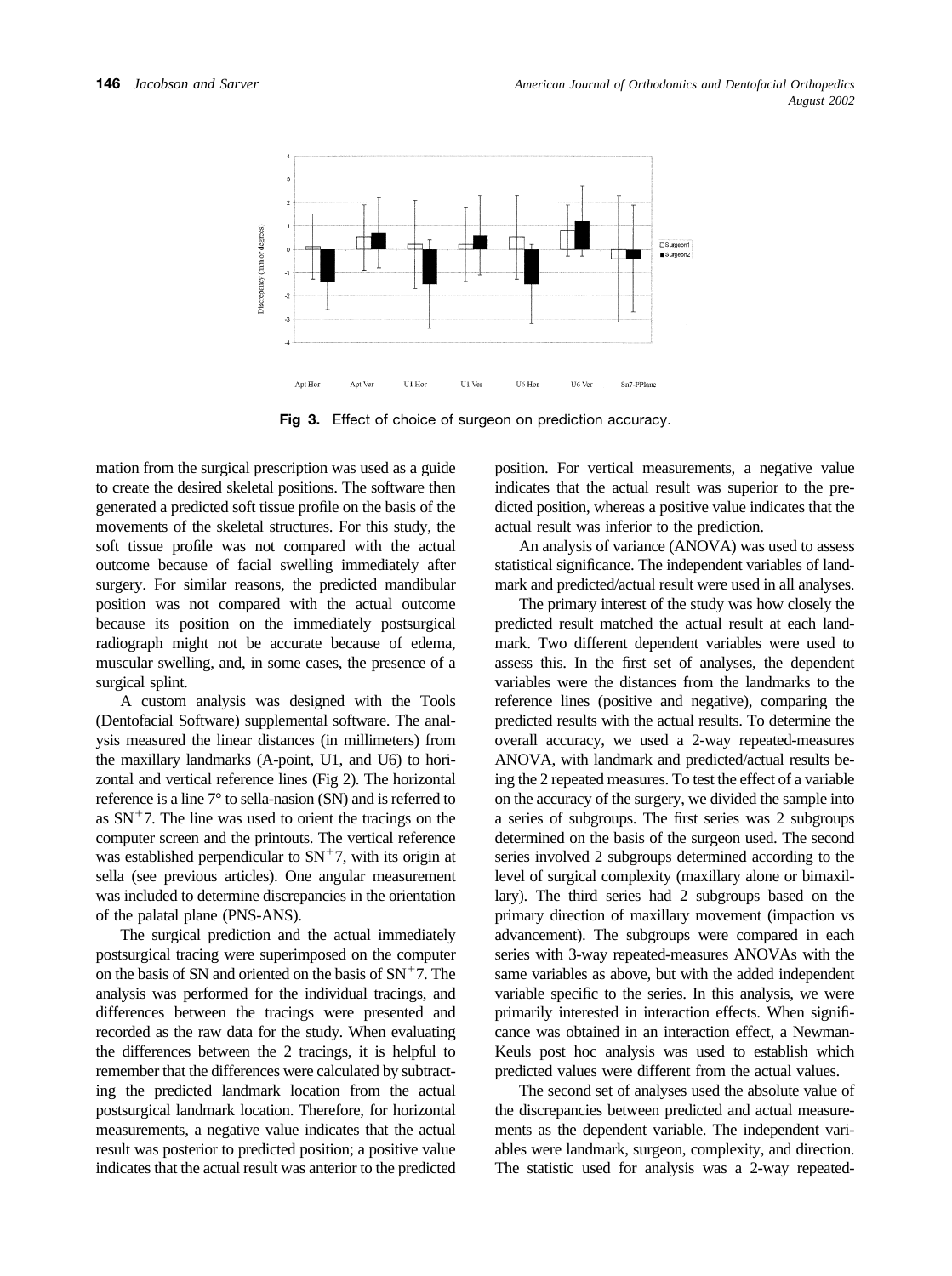| Landmark               | Mean     | SD  | Range       | Significance | Absolute<br>mean | Absolute<br>SD | $>2$ mm $(\% )$ |
|------------------------|----------|-----|-------------|--------------|------------------|----------------|-----------------|
| Maxillary              | $n = 22$ |     |             |              |                  |                |                 |
| A-pt horizontal        | $-0.4$   | 1.5 | $-2.8/+2.5$ | <b>NS</b>    | 1.2              | 0.9            | 23              |
| A-pt vertical          | 0.5      | 1.3 | $-1.9/+2.8$ | <b>NS</b>    | 1.0              | 0.9            | 18              |
| U1 horizontal          | $-0.9$   | 1.0 | $-4.0/+1.5$ | <b>NS</b>    | 1.4              | 1.2            | 23              |
| U1 vertical            | 0.4      | 1.4 | $-2.6/+2.7$ | <b>NS</b>    | 1.1              | 0.9            | 27              |
| U6 horizontal          | $-0.8$   | 1.6 | $-3.9/+1.3$ | $\ast$       | 1.3              | 1.2            | 27              |
| U6 vertical            | 0.5      | 1.4 | $-1.6/+3.8$ | <b>NS</b>    | 1.1              | 1.0            | 14              |
| $SN^+$ 7-palatal plane | 0.6      | 2.4 | $-3.9/+5.5$ | <b>NS</b>    | 1.8              | 1.5            | 32              |
| Bimaxillary            | $n = 24$ |     |             |              |                  |                |                 |
| A-pt horizontal        | $-0.6$   | 1.7 | $-4.4/+2.7$ | <b>NS</b>    | 1.3              | 1.1            | 29              |
| A-pt vertical          | 0.4      | 1.5 | $-2.4/+3.4$ | <b>NS</b>    | 1.2              | 0.9            | 21              |
| U1 horizontal          | 0.1      | 2.0 | $-2.9/+4.7$ | <b>NS</b>    | 1.5              | 1.3            | 33              |
| U1 vertical            | 0.1      | 1.7 | $-4.2/+3.2$ | <b>NS</b>    | 1.4              | 1.0            | 21              |
| U6 horizontal          | 0.0      | 2.0 | $-2.8/+4.8$ | <b>NS</b>    | 1.6              | 1.2            | 33              |
| U6 vertical            | 1.4      | 1.0 | $-0.5/+3.2$ | $\ast$       | 1.5              | 0.9            | 29              |
| $SN^+$ 7-palatal plane | $-1.9$   | 2.7 | $-6.8/+2.9$ | $\ast$       | 2.6              | 2.0            | 46              |

**Table III.** Effect of surgical complexity on prediction accuracy

*pt*, Point; *NS*, not significant; *U*, maxillary.



**Fig 4.** Effect of surgical complexity on prediction accuracy.

measures ANOVA, with landmark as the repeated variable.

In any study based on cephalometrics, the error in the method must be assessed and considered when interpreting the results. To assess the error in this study, we randomly selected 5 subjects and repeated the complete process of presurgical tracing, postsurgical tracing, superimposition, and digitizing 2 to 3 months after the initial evaluation. The tracings were superimposed by the computer and compared with the custom analysis created for the study. The mean differences for the linear landmark measurements were within 0.65 mm. The mean difference for the angular measurement was 0.96.

#### **RESULTS**

# **Surgical prediction and actual outcome measurements**

A 2-way repeated-measures ANOVA was performed to look for differences between the prediction and the actual outcome. We examined the effect of 2 independent variables (predicted/actual and landmark) on the distance from the reference lines to the landmarks. Both independent variables were examined in a repeated-measures manner, because all measurements came from the same subject. This analysis measured the significance of 3 effects: predicted versus actual, landmark differences, and interaction between the 2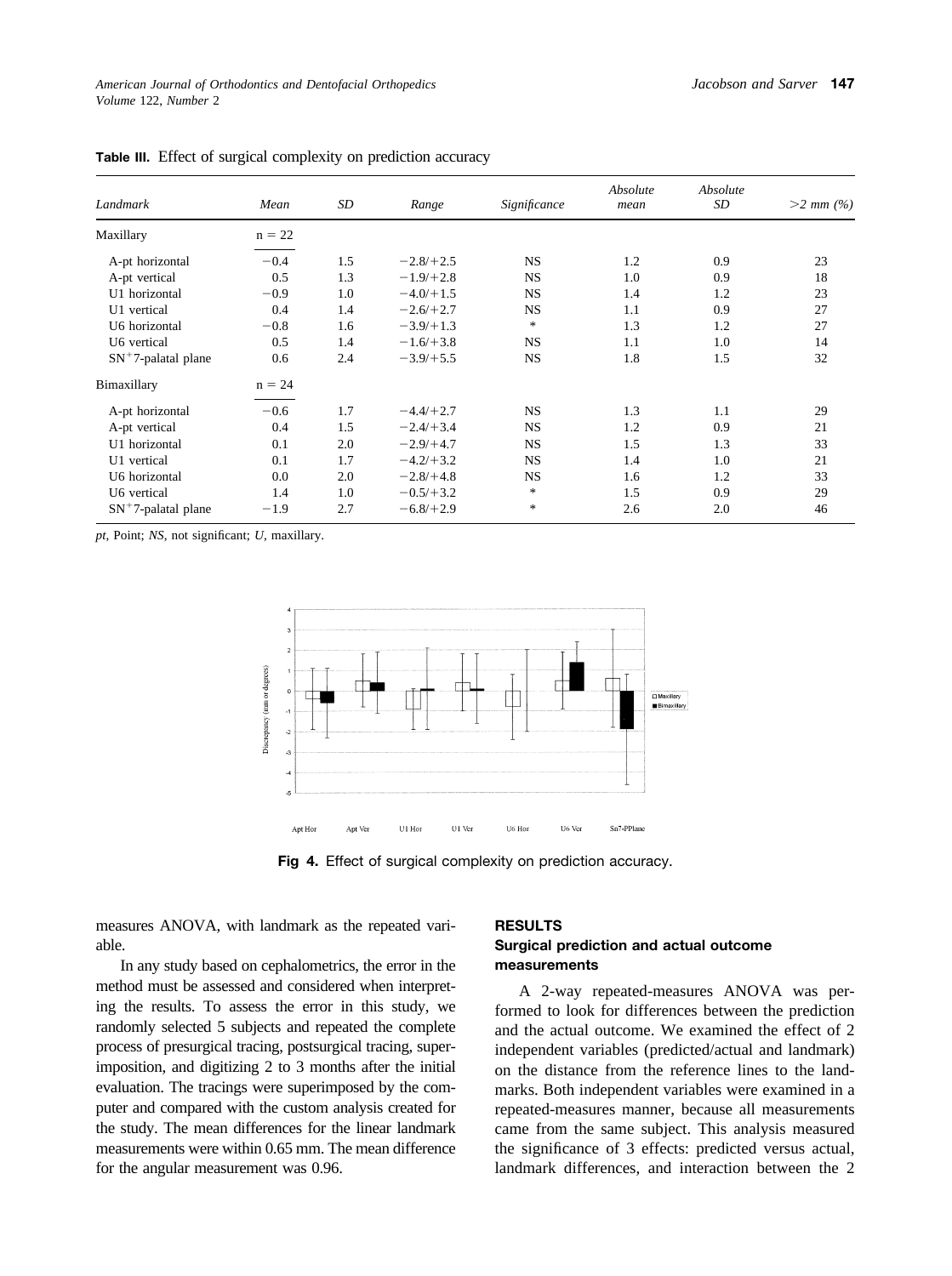| Landmark               | Mean     | SD  | Range       | Significance | Absolute<br>mean | Absolute<br>SD | $>2$ mm $(\% )$ |
|------------------------|----------|-----|-------------|--------------|------------------|----------------|-----------------|
| Impact                 | $n = 23$ |     |             |              |                  |                |                 |
| A-pt horizontal        | $-0.5$   | 1.6 | $-4.4/+2.7$ | <b>NS</b>    | 1.2              | 1.1            | 17              |
| A-pt vertical          | 0.2      | 1.6 | $-2.4/+2.9$ | <b>NS</b>    | 1.3              | 0.9            | 26              |
| U1 horizontal          | 0.1      | 2.0 | $-3.9/+4.7$ | <b>NS</b>    | 1.4              | 1.4            | 26              |
| U1 vertical            | $-0.1$   | 1.8 | $-4.2/+2.7$ | <b>NS</b>    | 1.5              | 1.0            | 35              |
| U6 horizontal          | 0.3      | 1.9 | $-3.6/+4.8$ | <b>NS</b>    | 1.4              | 1.4            | 26              |
| U6 vertical            | 1.3      | 1.3 | $-1.2/+3.8$ | $\ast$       | 1.5              | 1.1            | 30              |
| $SN^+7$ -palatal plane | $-2.2$   | 2.5 | $-6.8/+2.7$ | $\ast$       | 2.6              | 2.0            | 48              |
| Advance                | $n = 20$ |     |             |              |                  |                |                 |
| A-pt horizontal        | $-0.3$   | 1.6 | $-2.8/+2.5$ | <b>NS</b>    | 1.3              | 1.0            | 35              |
| A-pt vertical          | 0.8      | 1.1 | $-0.7/+3.4$ | $\ast$       | 1.0              | 0.9            | 15              |
| U1 horizontal          | $-0.7$   | 1.8 | $-4.0/+3.7$ | $\ast$       | 1.5              | 1.1            | 30              |
| U1 vertical            | 0.8      | 1.1 | $-0.8/+3.2$ | <b>NS</b>    | 1.1              | 0.9            | 15              |
| U6 horizontal          | $-0.9$   | 1.6 | $-3.9/+1.3$ | $\ast$       | 1.5              | 1.0            | 35              |
| U6 vertical            | 0.6      | 1.2 | $-1.6/+2.8$ | <b>NS</b>    | 1.1              | 0.8            | 15              |
| $SN^+$ 7-palatal plane | 1.0      | 2.3 | $-3.9/+5.5$ | $*$          | 2.0              | 1.5            | 35              |

**Table IV.** Effect of direction of maxillary movement on prediction accuracy

 $*P > .05$ .

*pt*, Point; *NS*, not significant; *U*, maxillary.



**Fig 5.** Effect of direction of maxillary movement on prediction accuracy.

independent variables. The mean discrepancies, standard deviations, and ranges for landmark location between the surgical prediction and the actual outcome for the total sample are summarized in Table I. No significant overall differences were found between predicted and actual locations of the landmarks. As expected, the landmark effect was significant, because different landmarks naturally occur at different distances from the reference lines. This is irrelevant to this study. The third effect, the interaction effect, shows whether the delta (discrepancy) between predicted and actual location of each landmark is significantly different from 0 or from other land-

marks. The analysis showed that this interaction effect was significant.

Next, a Newman-Keuls post hoc analysis was performed to determine which landmarks were significantly different from 0. For most measurements, the mean differences were very close to 0. The placement of the maxillary molar in a vertical dimension tended to be inferior to the prediction and led to the strongest statistical difference between predicted and actual positions. The angular measurement  $SN^+7$ -palatal plane tended toward a negative direction, indicating that the slope of the palatal plane was more upward (or less downward) than predicted.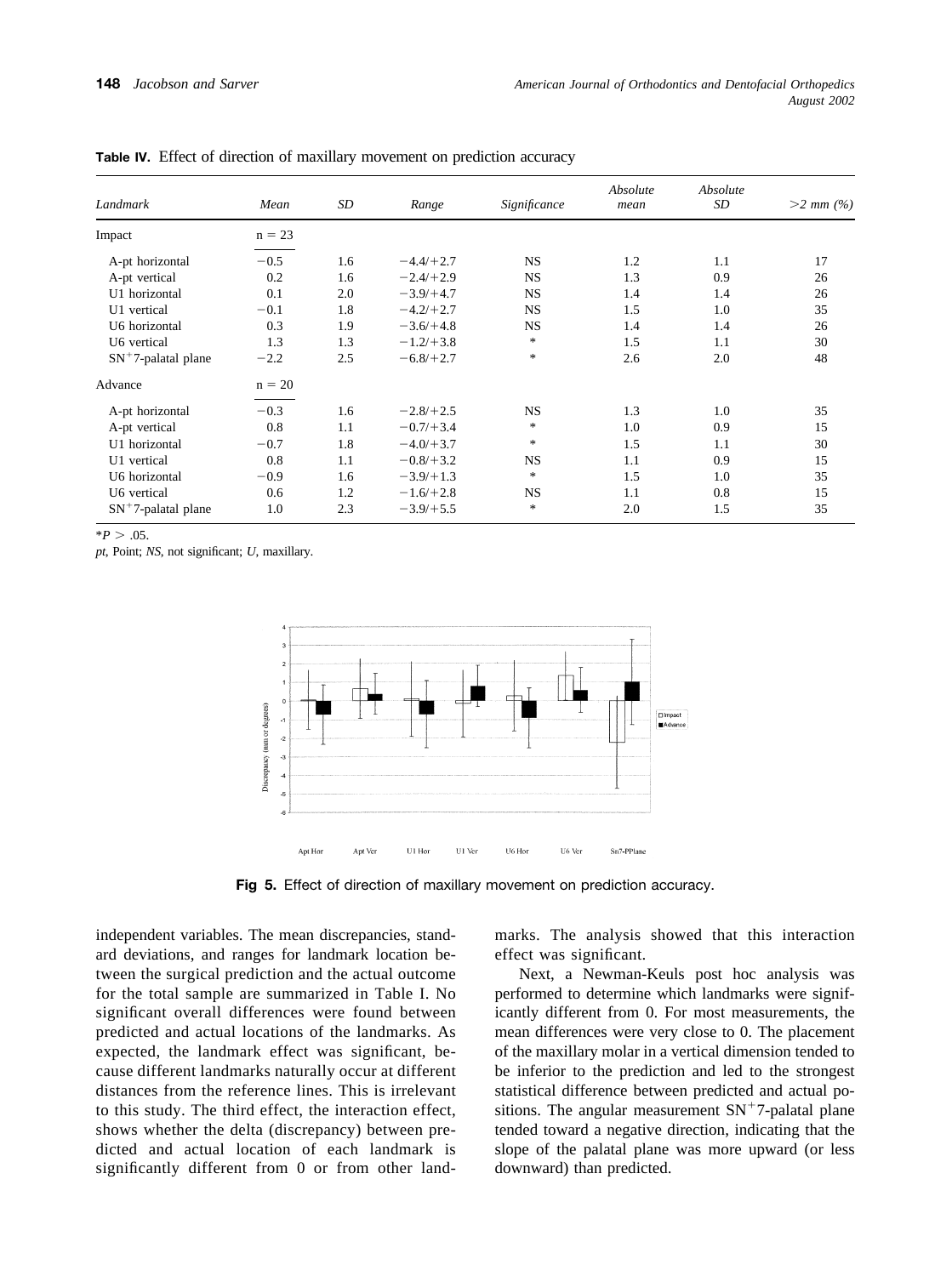*American Journal of Orthodontics and Dentofacial Orthopedics Volume* 122, *Number* 2



**Fig 6.** Total sample: average discrepancy (mm) for each patient.



**Fig 7.** Comparison of average discrepancy (mm) by surgeon.

We used the preceding analysis to determine the significance of the directionality of differences between predicted and actual results. We also wanted to determine if any landmarks were more susceptible to discrepancy, regardless of the direction of the discrepancy. To illustrate the amount of the discrepancy, we removed the directional component by looking at absolute values of the data (Table I). Using these figures, we performed an ANOVA, which showed that only the angle  $SN<sup>+</sup>7$ -palatal plane was significantly different from the other measurements  $(P = .000014)$ .

To evaluate clinical relevance, the percentage of patients with a discrepancy of 2 mm or more between predicted and actual landmark locations is also shown in Table I. For the angular measurement,  $Sn<sup>+</sup>7$  perpendicular to the palatal plane, 2° was used as the clinical level of significance. For the total sample, a 2-mm or greater discrepancy was noted for 20% to 30% of the patients, and

a  $2^{\circ}$  or more discrepancy was noted for 39% of the patients.

## **Surgical accuracy between surgeons**

To evaluate the effect of choice of surgeon on prediction accuracy, we used a subset of the data. Surgeon 1 treated 21 patients, and surgeon 2 treated 14 patients. The remaining 6 surgeons treated between 1 and 3 patients each, and their subgroups were too small to evaluate meaningfully. The first 2 surgeons' measurement results are presented in Table II. The directional data showed significance between surgeons 1 and 2, and an interaction effect between choice of surgeon and landmark discrepancy.

Surgeon 1 (21 patients) had no statistically significant discrepancies between predicted and actual locations, and was more consistent in the placement of the maxilla according to the prediction. The percentage of surgeon 1's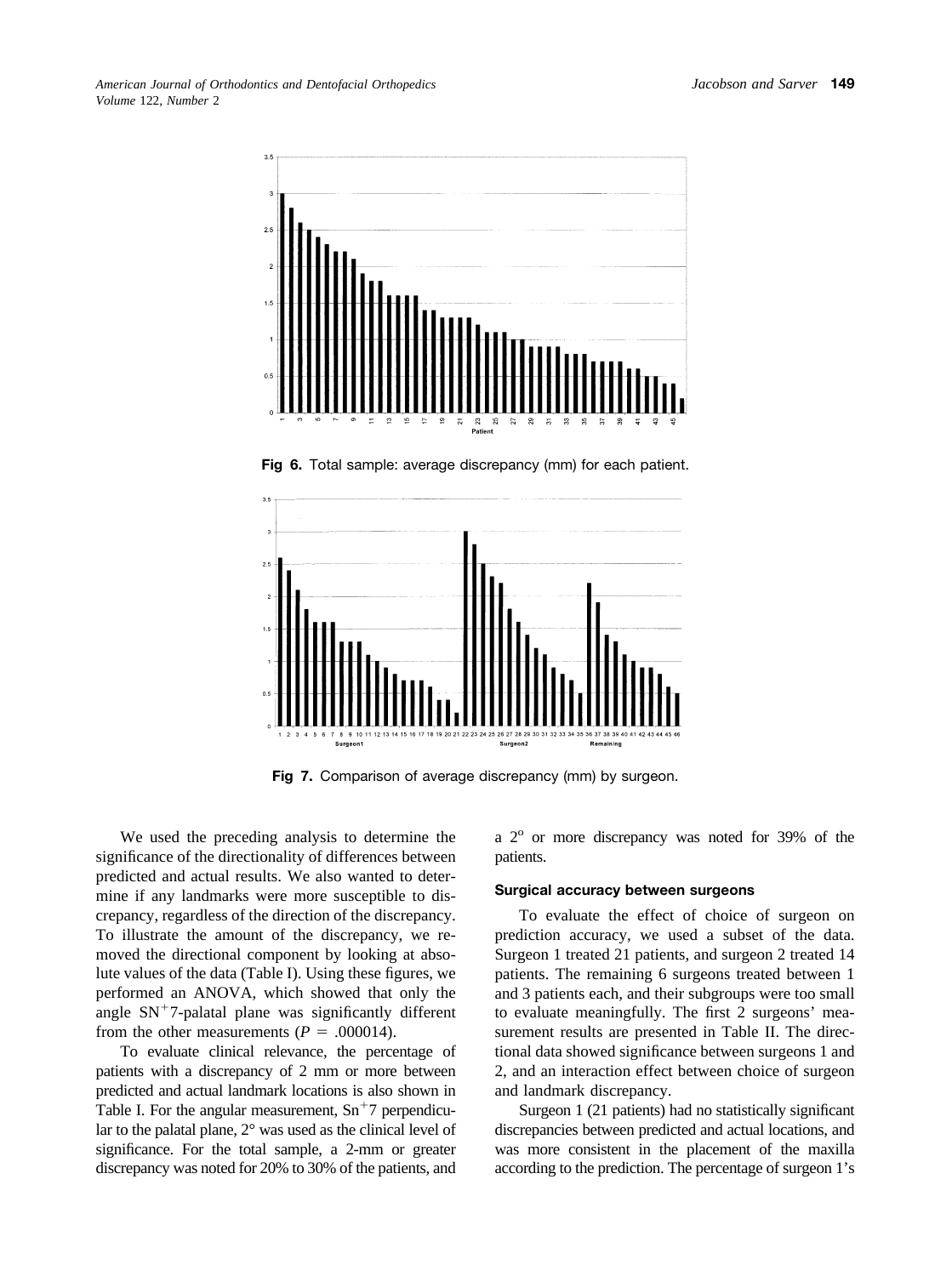

**Fig 8.** Comparison of average discrepancy (mm) by surgical complexity.

patients with discrepancies larger than 2 mm was less than the total sample and less than surgeon 2's patients (range, 19%-24%).

Surgeon 2 had significant differences in predicted versus actual locations for 4 of the landmarks because of a tendency to place the maxilla posterior to its predicted position. The differences in landmark placement between the surgeons are illustrated in Figure 3. As shown in Table II, surgeon 2 had higher percentages of patients, with clinically significant discrepancies (21%-50%); unfortunately, the samples were not of equal size, and the surgical procedures were not exactly the same, so a direct clinical comparison was problematic.

Evaluation of absolute values (amount of discrepancy regardless of direction) showed that surgeon 2 had consistently higher means, but the differences between the surgeons were not significant (repeated-measures ANOVA with the absolute differences between actual and predicted locations ( $P = .130$ ), and the surgeons did not differ from each other by landmark (interaction effect  $P = .464$ ).

### **Complexity of surgical procedure**

To evaluate the effect of surgical complexity as a variable in the reliability of the prediction, we divided the total sample into 2 complexity subgroups. The first group consisted of 22 LeFort I procedures with or without a genioplasty involving some degree of mandibular rotation but no concurrent mandibular osteotomy. The second group consisted of 24 LeFort I procedures combined with bilateral sagittal split osteotomy mandibular advancement or setback and occasional adjunctive genioplasty. The results of the landmark measurements are shown in Table III and Figure 4. A 3-way ANOVA showed no overall differences in landmark discrepancies because of complexity. However, the deltas (discrepancies between predicted and actual placement) were significant for certain surgeries at certain landmarks. Specifically, the bimaxillary procedures tended to have negative discrepancies, indicat-



**Fig 9.** Comparison of average discrepancy by direction of maxillary movement.

ing that the slope of the palatal plane was more upward (or less downward) than predicted. The bimaxillary procedures also resulted in more positive maxillary first molar vertical change than predicted. This might have resulted from less posterior impaction than predicted. The maxillary procedures were more negative on maxillary first molar horizontal than predicted.

There was no significant effect of complexity on the absolute amount of discrepancy  $(P = .16)$ , nor was there an interaction effect between complexity and landmark  $(P = .81)$  as measured by a repeated-measures 2-way ANOVA.

## **Effect of primary direction of maxillary movement on reliability**

To evaluate this variable, we established 2 subgroups. Those involving primarily maxillary impaction were placed in group 1 ( $n = 23$ ), and those involving primarily advancement were placed in group 2  $(n =$ 20). Some patients received a combination of movements. For example, the maxilla might have been moved upward 4 mm and forward 2 mm. This patient would have been placed in the impaction group because that was the greater movement. Three patients had primarily downward movement and were excluded from the analysis. The comparison of the subgroups is summarized in Table IV and Figure 5.

An ANOVA showed a difference between the subgroups in the amount of surgical change: greater overall changes were predicted and realized for the advancement surgeries. More to the interest of this study was an interaction effect between the direction of movement and the landmark measurements. For the advancement patients, there was a significant tendency for the surgeon to fall short of the desired advancement. In 25% of those subjects, the maxilla was underadvanced by 2 mm or more. In addition, there was a significant tendency for the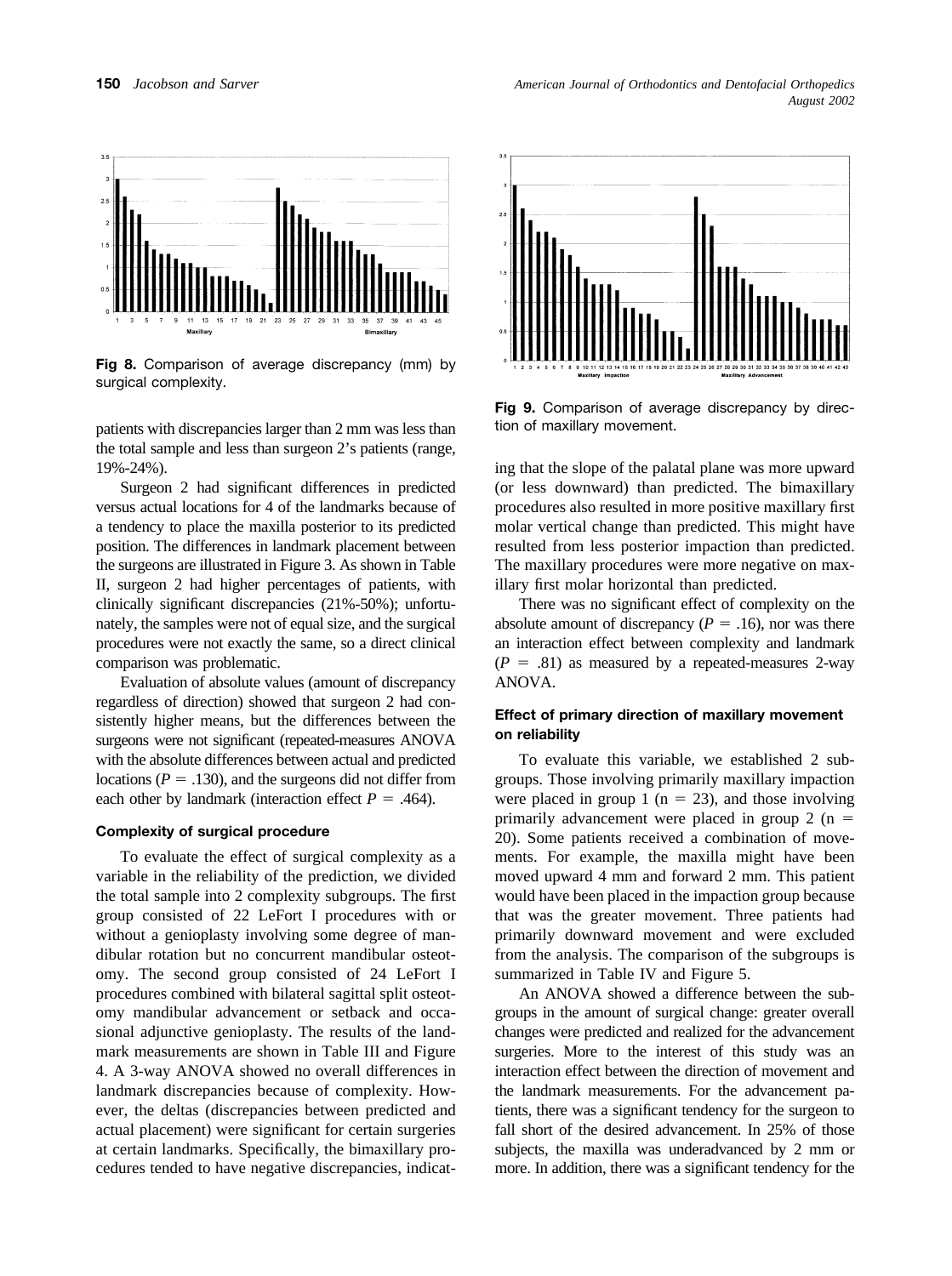

**Fig 10.** Example of 5-mm horizontal discrepancy (average discrepancy, 2.5 mm). Mandible is not in occlusion in postsurgical radiograph.



Fig 11. Vertical and horizontal discrepancy (average discrepancy, 3 mm).

maxilla to have downward movement that was not anticipated by the prediction. For the impaction subgroup, the maxillary first molar vertical measurement and the  $SN<sup>+</sup>7$ -palatal plane were significant. Clinically, in 30% of the cases, the surgeon underimpacted the maxilla by 2 mm or more.

Direction of maxillary movement had no significant effect on absolute amounts of discrepancy as measured by a 2-way repeated measures ANOVA  $(P = .33)$ , nor was there an interaction effect between landmark and direction  $(P = .31)$ .

#### **Evaluation of individual cases**

Evaluating the means and standard deviations of the measurements can yield information about tendencies in direction and amount of discrepancy for a specific landmark, but in evaluating the accuracy of a prediction for a patient, it is helpful to look at the maxilla as a whole. An overall discrepancy in millimeters for each patient was calculated as the total of the absolute values of the linear measurements. The absolute values were used so that discrepancies in different directions would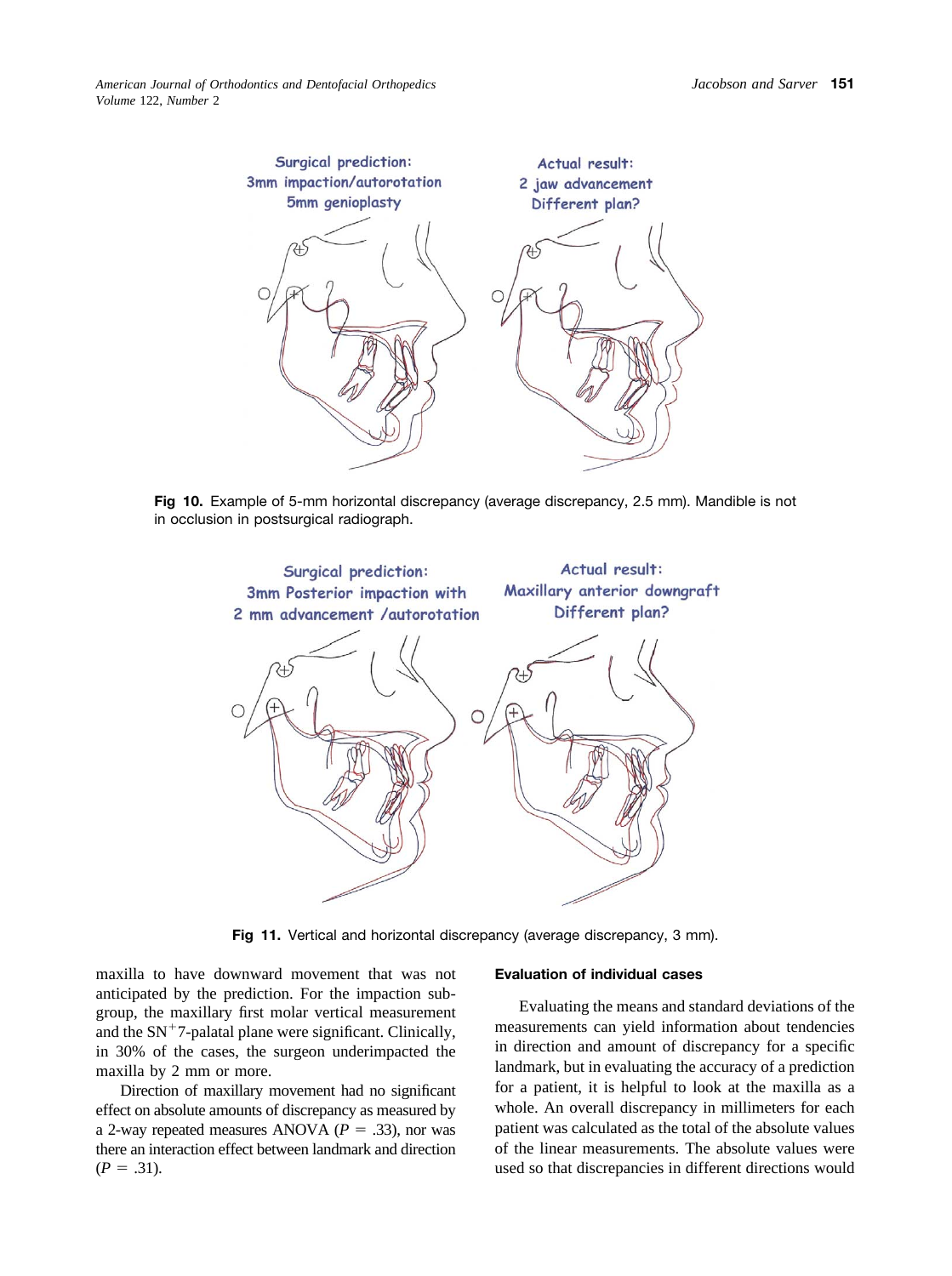

**Fig 12.** Mild average discrepancy (1.5 mm).



**Fig 13.** Minimal average discrepancy (0.6 mm).

not cancel each other. The average discrepancy in millimeters for the patient is the overall discrepancy divided by 6 (number of millimeter measurements). By assigning a value to the overall fit of the actual result to the prediction, it was possible to organize the sample from least accurate to most accurate (Fig 6). The average discrepancy in millimeters does not take into account the angular data, so similar calculations combining the measurements in millimeters and angular data were also performed. The results were very close

(with a slight difference in the sorting of the patients), so the 2 types of measurements were not combined.

As the graph illustrates, many predictions had very little discrepancy from the actual result. In fact, 43% of the predictions had less than 1 mm average discrepancy, and 80% had less than 2 mm average discrepancy.

Organizing the data by average discrepancy also allowed for a visual comparison between the series of subgroups that were compared in the study. Figure 7 shows the average discrepancy for the predictions in the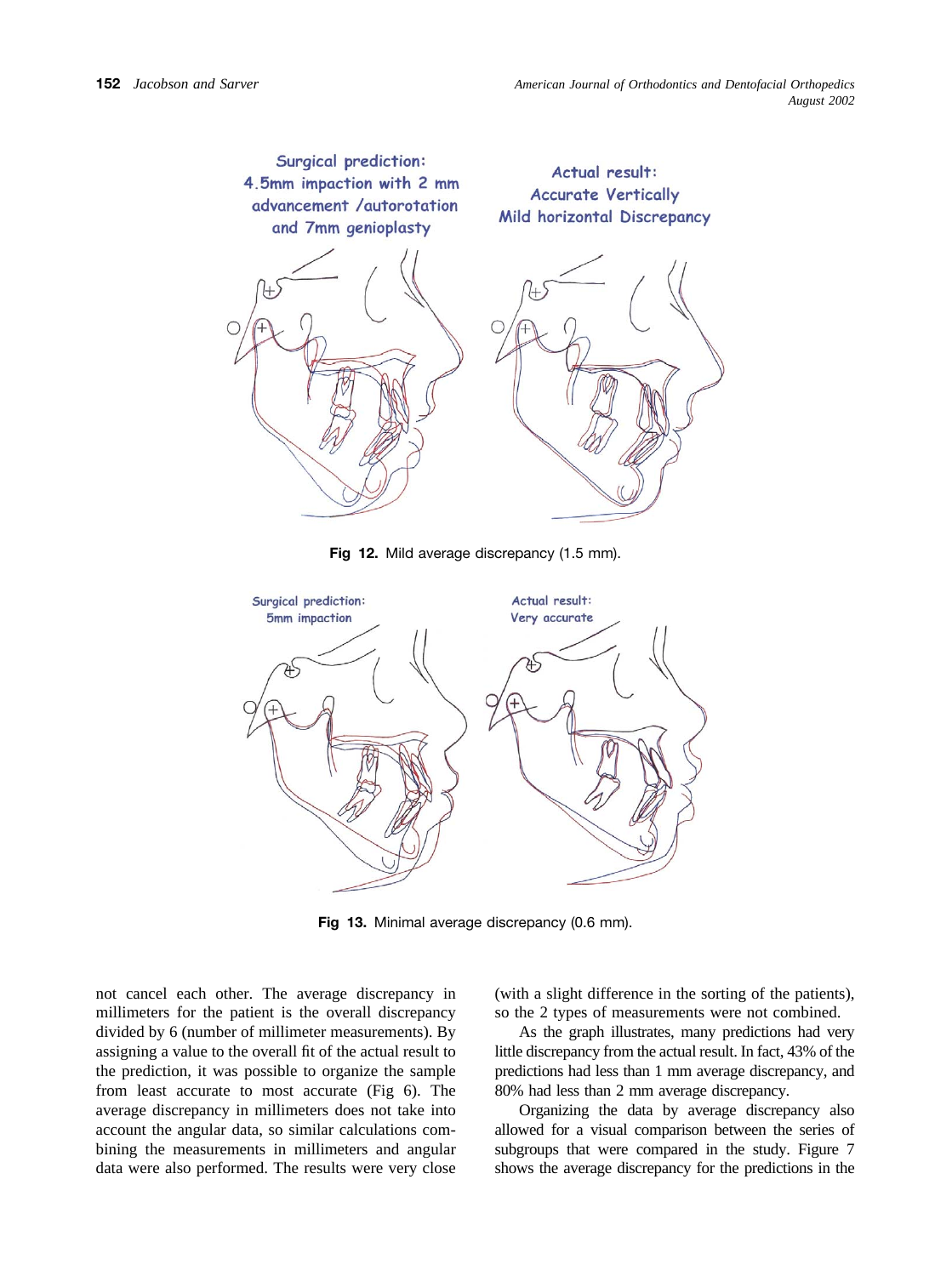

**Fig 14.** Least average discrepancy (0.2 mm).

subgroups determined by the surgeon involved in the treatment. This confirms that there was little difference between the surgeons. Figure 8 shows the average discrepancy in the predictions for the subgroups determined by surgical complexity. There appears to be less average discrepancy with single-jaw procedures than with doublejaw procedures, but the difference is not significant. Figure 9 shows the average discrepancy for the predictions in the subgroups determined by the direction of maxillary movement. Again, the graphs are similar.

### **DISCUSSION**

The results of this study suggest that LeFort I maxillary orthognathic surgery can be very accurate. However, the results showed a fairly wide range. Most patients (80%) had good approximation between the prediction and the actual result, and several were extremely good. What happened to the patients for whom predictions did not match surgical outcome? In some, for valid reasons, the surgeon could not, or chose not to, follow the final presurgical plan.

Figure 10 shows the surgical plan for a patient and the actual result superimposed on the prediction. This patient demonstrates 1 of the highest average millimeter discrepancies. In this plan, a 3-mm maxillary impaction was prescribed with subsequent mandibular autorotation and a 5-mm advancement genioplasty. The surgeon impacted the maxilla 3 mm but also advanced it 5 mm. Then, because the mandibular autorotation was not sufficient, a mandibular advancement was performed with a concurrent advancement genioplasty. This does not necessarily indicate that the result of the surgical procedure was poor, but that it was different from the original plan. In fact, the surgeon might have viewed the patient's esthetic needs differently. This demonstrates the need for surgical prediction and consultation between the involved persons but also illustrates a shortcoming of the current method of investigation. To label the measured discrepancies between prediction and actual result a "surgical error," we would need to establish with confidence that the surgeon attempted to follow the agreed-on prediction.

Another example of a patient with a high average discrepancy is shown in Figure 11. In this patient, the surgical prescription called for a 3-mm posterior impaction and a 2-mm advancement to accommodate the mandibular autorotation. Instead, the surgeon downgrafted the anterior portion of the maxilla and left the posterior maxilla alone. This meant that no mandibular autorotation occurred, so there was no need for the maxillary advancement. Was this surgical error or disagreement with the plan? The result was the highest average millimeter discrepancy (3 mm).

Fortunately, most results were considerably closer to the prediction than the last 2 examples. Figure 12 illustrates a typical case that falls in the middle of the sample when sorted by the average discrepancy. The surgical prescription called for a 4.5-mm maxillary impaction with a 2-mm advancement to allow for mandibular autorotation and a 7-mm advancement genioplasty. Figures 13 and 14 show examples of extremely accurate results.

This study suggests that, to evaluate the error in the surgical technique, the method should include the surgeon's own predictions. This would eliminate the variable of communication and agreement between the clinicians.